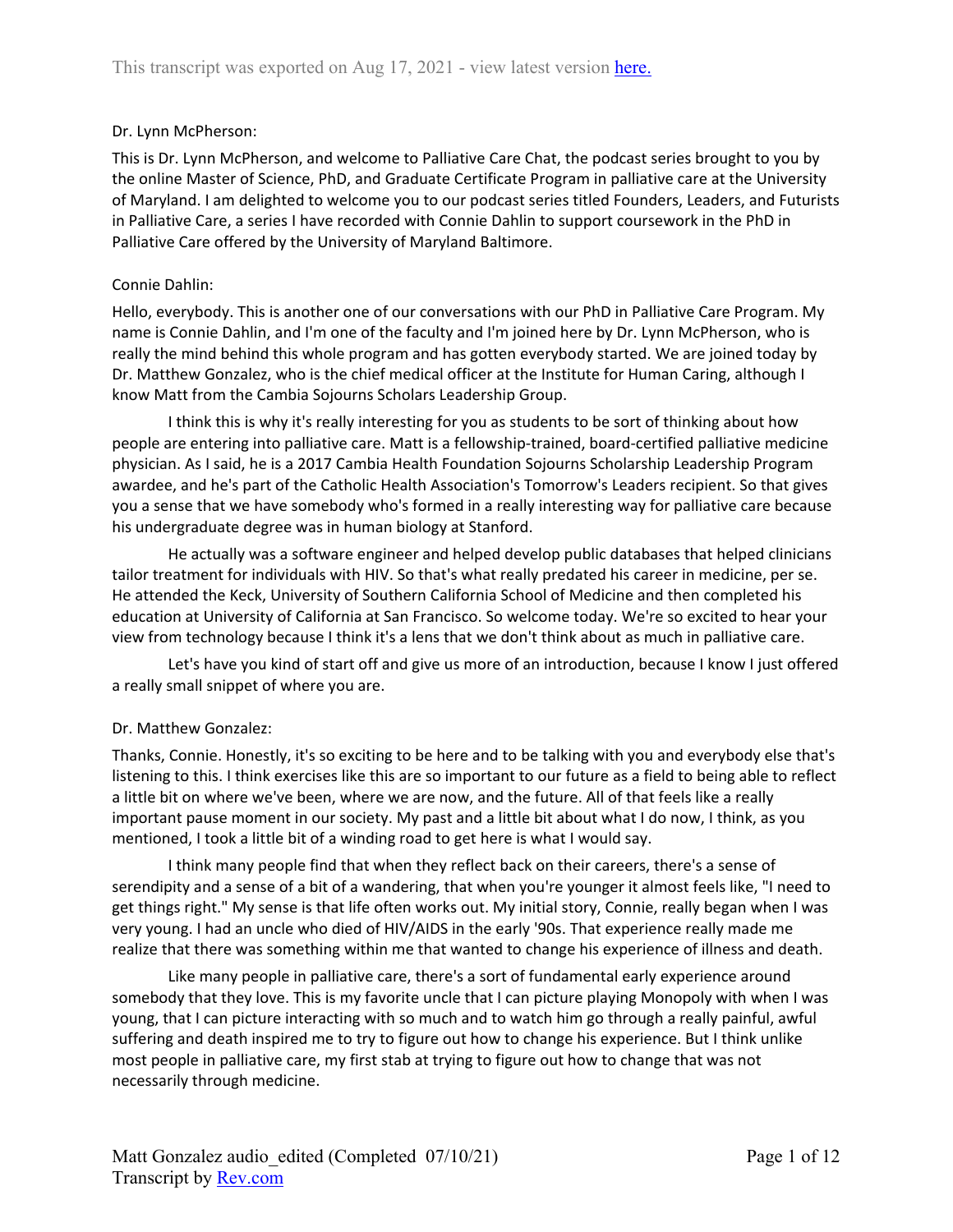I really took a focus on HIV itself and on computers and the use of computer technology to be able to guide treatment decisions in HIV. I went to undergrad in Silicon Valley in the late '90s, and it was pretty hard not to get a lot of computer science coming out of there back then. What I fell into was really deciding and looking at trying to fight HIV or fight his experience really by helping to craft a computer program to analyze the viral dynamics evolution and mutation patterns for HIV to then say, "Okay, this is the genetic changes that we see in an HIV genotype in your particular blood and that corresponds to interpreting how and what drug therapies you might likely respond to."

It was really fun and exciting. I felt like I was making a difference in terms of fighting his experience, but what I realized was that I wanted to have more impact. I could see the power of using computers in this space to be able to predict, for instance, what a patient would or wouldn't respond to, but I felt like I needed more training to really understand the clinical implications. So that's honestly when I went to med school. I thought, "I'm going to do infectious diseases." And then I went through this other space of trying to apply what I learned from viral dynamics to circulating cancer cells.

For a long time I thought I would do oncology. Honestly, by chance, when I was at UCSF doing my first year internship in internal medicine, I submitted a list of requests for my one-month elective. The one-month elective was it could be anything, but I put down the four choices of oncology electives because I'm like, "I want to be an oncologist." And then I put down this fifth thing of palliative care which, truthfully, was something I'd never heard about. That wasn't that long ago, but it was remarkable.

I had no idea what palliative care was. But I had to put in a fifth choice, so I put it in. Of course, that's what I got assigned to. I was pretty angry at the time. I remember the program person's name who did all the assignments. Her name was Joanie. I remember being like, "Joanie, how did you assign me to something I don't know?" But the truth is is that it was life-changing for me. I realized in the moments and the weeks that I spent with palliative care there and I spent some time with some really great clinicians, social workers, chaplains who'd been in for 40 years, teaching me some really amazing things, some amazing doctors that trained me, folks like BJ Miller and Wendy Anderson.

What they taught me really at this deeper level was that healing is possible even when cure isn't. For me, that resonated at a much deeper level with me than trying to create a computer program to be able to impact something that had happened to my uncle. When I really reflected back on that experience, it was this sense of not being able to attune to his basic needs, to be able to see him for who he was and talk with him about his hopes and fears and worries and have really good quality symptom management.

Those were the things that I found way more inspiring, and so I journeyed into this field of palliative care thinking, truthfully, at the time that I was going to have to abandon technology, thinking that tech was kind of outside here. I early on described them as two different parts of my brain, the technical part of my brain that likes coding and the more fuzzy side of my brain that really likes trying to dig into people's emotions and trying to understand what motivates them and what's important to them.

I would say the last six years though working at something called the Institute for Human Caring in this role as the chief medical information officer, I've found a way to really blend these parts of my brain. So it's sort of a palliative technology or palli-tech way of thinking about the world, recognizing that our lives are not becoming less technologic. The amount of technology that we all interface with on a daily basis is increasing exponentially over the last number of years.

You watch TV shows from the early 2000s and you see that no one was really carrying a cell phone. Now we all have computers in our pockets and on our wrists and everywhere. So I have really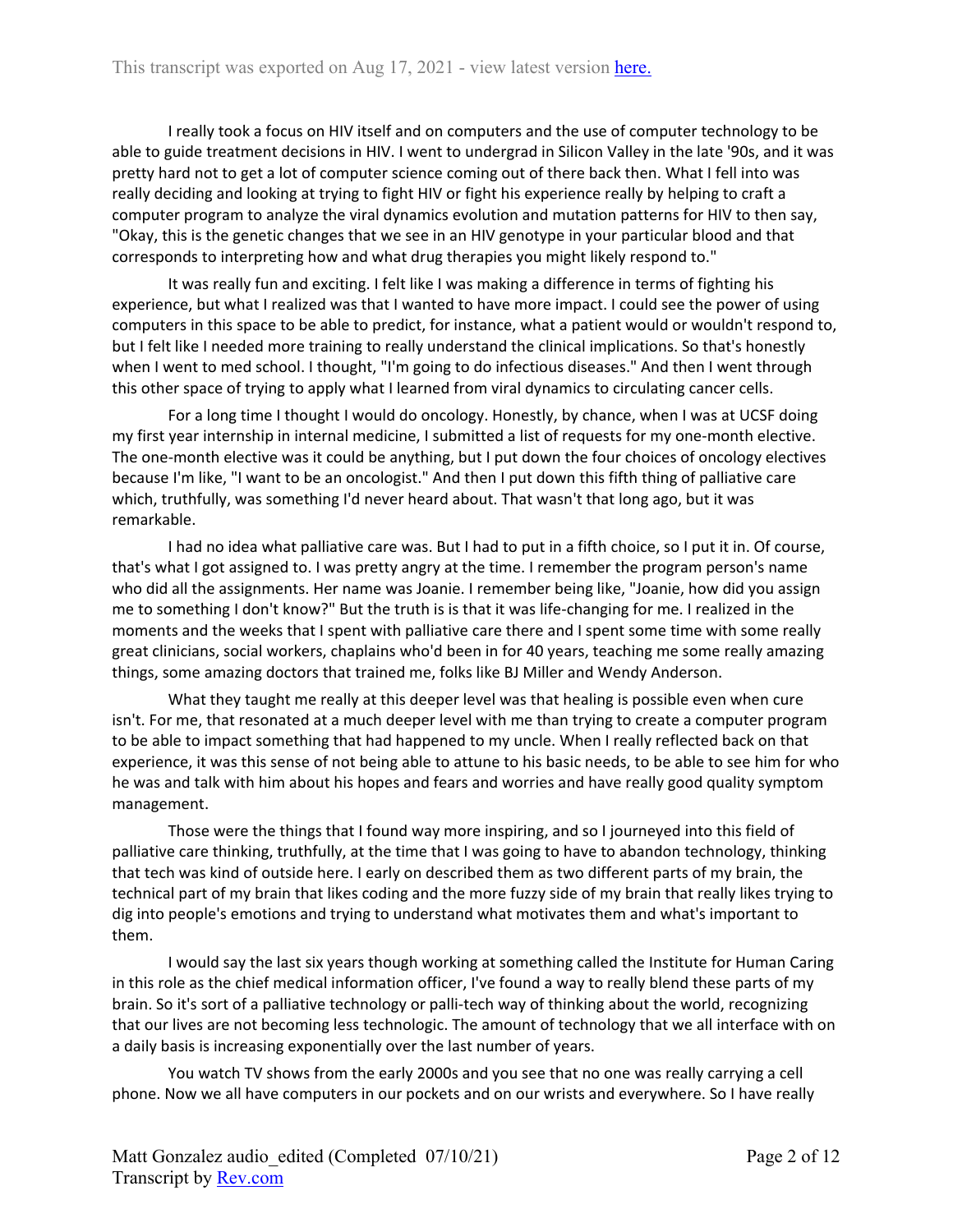tried to fundamentally frame the idea that palliative care needs to walk hand-in-hand with technology, and they're actually not different parts of my brain. They're trying to use different skillsets to really apply and to be able to advance the field, recognizing that in order for us to really achieve what we want to do to be able to get the best possible outcomes for patients and families, we have to figure out how to use technology well and responsibly in that. That's my day job and super fun.

## Connie Dahlin:

Well, it's funny because, as you're talking, I'm sitting listening. You're trying to make this thing between clinical and tech, which is exactly what we've been trying to do about the mind/body, right?

## Dr. Matthew Gonzalez:

Yes, very much.

## Connie Dahlin:

So you're trying to do that, which is kind of interesting. I think the other part is that and I'm just going to jump in, of like saying we're at this really interesting venture right now. We're still in the pandemic, for all intents and purposes for whatever safety changes happen on a daily basis. I think for palliative care, this is a moment because I would venture to say, from what I hear, and I'm a practicing clinician still, it's been challenging for people to try to figure out this whole part of empathy and compassion when we've had to use telehealth.

I'd be kind of curious because, in my own perspective, I am of two thoughts of this. I think it's been a good learning experience for us because we've had to teach others. I think it's also been a good part for us because if you think about health equity and disparity, it kind of levels the field a bit. So I feel that we have to embrace this rather than push it away. So I'm kind of curious where you're at with that.

## Dr. Matthew Gonzalez:

It's such a good question. I think we're struggling with it in our personal lives as well as our professional lives. I, this weekend, just got back from seeing my nephews for the very first time in 14 months. Oh my gosh, such overwhelming joy in a way that I don't get through FaceTime. A hug is so much more meaningful and powerful in that sense, I think partially because we've been built that way. But I agree with you that tele palliative care, tele palliation, telehealth in the palliative care space, whatever you want to brand it or call it, is here to stay.

I would say I have found it to be really powerful and impactful, particularly for those moments where folks have been kind of disconnected in the past. One of these classic palliative care vignettes is that you are working through and talking through goals of care with a patient or family and then the sister or the daughter from New York, because I live in California, it's always from New York, shows up and they haven't been there. They haven't been a part of any of the discussions.

They're like, "Wait, what's going on? We need to start all over from scratch." What I think we're learning is that we can really use technology to be able to bring those people and invite them into patient rooms or to invite them into the space to participate and get their questions answered early and engage in those conversations at a deeper level where two years ago we might have called you once and put you on the phone. But a picture is worth 1000 words. A video is probably worth 1000 pictures.

There's so much richness in seeing and interacting, that it's not perfect, but I'm hopeful that we learn to engage with this technology in a way that still inspires some empathy for people.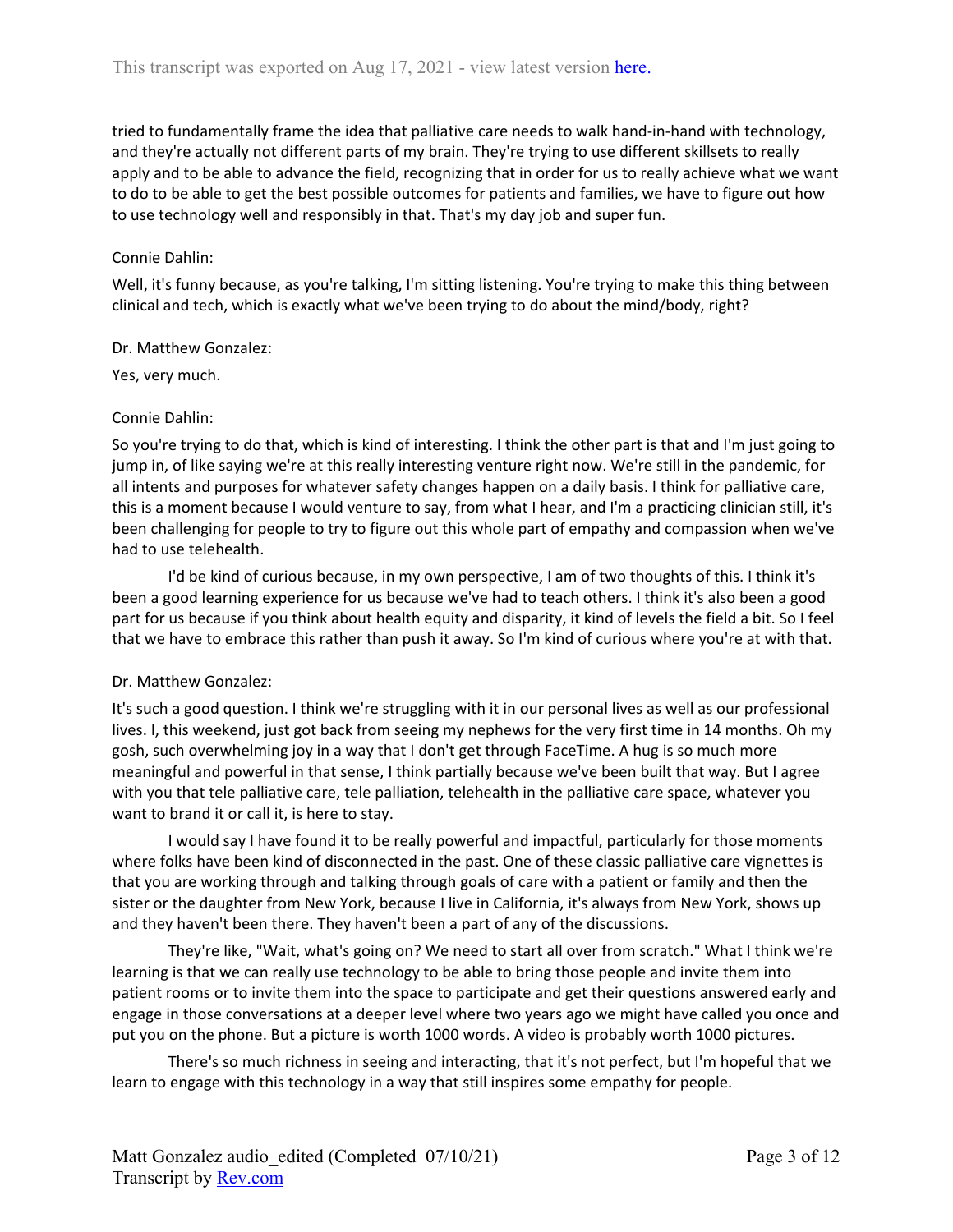## Connie Dahlin:

Well, I think it's an interesting part because I think you are talking about this internet part or intertwining. I think that the issue is that it's not a skillset we've learned well. So I'll say in my own practice, one of the things that I did last year with the ELNEC Project was to create these communication vignettes. When I created them, it was not only doing it, but was helping people think about it because it's such a new skill. I think there's a difference between different disciplines.

Physicians are at one level. Nurses are at another. This is when I think sometimes people get nervous about what they're saying if it's within the scope of practice. But all the rules went out the window. But I think it is this whole part. If it's here to stay, then how do we teach it? And then the flip side of how do we have people feel safe about learning it? Because, as you know, it's a very different ... We're talking with you right now. We're recording it.

We could have a family member or somebody record it and use it at will and distort. So there's a whole bunch of other things within that.

## Dr. Matthew Gonzalez:

Yeah. I think the education piece you're landing on is really important. It's not a skillset that we have taught, and it probably should be something that we think about and teach. I imagine that it's going to get easier as time goes along. Our generation, I think, may struggle with it a little bit more. Young kids who are on FaceTime all the time now, they're probably going to find easier ways to communicate in this way. Or I think about using technologic solutions that may feel a little bit foreign to us.

For instance, I've always been fascinated with the idea that teenagers like to text more often. One wonders for grief support groups if in-person grief support is really the right way to engage, for instance, a teenager. Or maybe it's actually that they're more likely to engage with a text-based medium where they can interact with somebody in a way that feels very familiar to them. So I think it's a little bit about our conditioning and the way that we think about these things.

I would say also that you brought up the idea of recording family meetings. I've actually been thinking about that, not just in the Zoom sense, but in a creative sense of using some of these natural language tools, like Nuance in the Microsoft suite of projects, to actually think about having palliative care clinicians engage proactively in recording our own meetings for patients and families as a historical record. I think that we are a little bit worried about it because they could use that in some way.

I've seen some really interesting technological packages, for instance, that you can now record your visit with your doctor or your nurse or whoever it is, and it knows the difference between my voice and your voice. It's able to give you a line-by-line sentence of what was said, "You're coming in for your visit for cardiology today. We need to talk about your blood pressure," whatever it is. It also, in addition to that, is able to identify, for instance, things like "I want to get a chest X-ray for you," or, "I want to start you on albuterol."

It's able to identify those individual medical interventions and steps, which then provide patients and families links to high-quality information about what albuterol might be or what does a chest X-ray entail? Now, I'm not saying that those are the most valuable links in the palliative care setting, but it is technology that's being used in other types of doctor's visits or just healthcare visits in general. I wonder what that looks like for these highly important family meetings where sometimes you say one or two words and that's about all people remember and can engage with.

So I think about how we use technologies in these ways to record family meetings to really help patients to be able to hear these pieces back later or read the text description of them so that we're all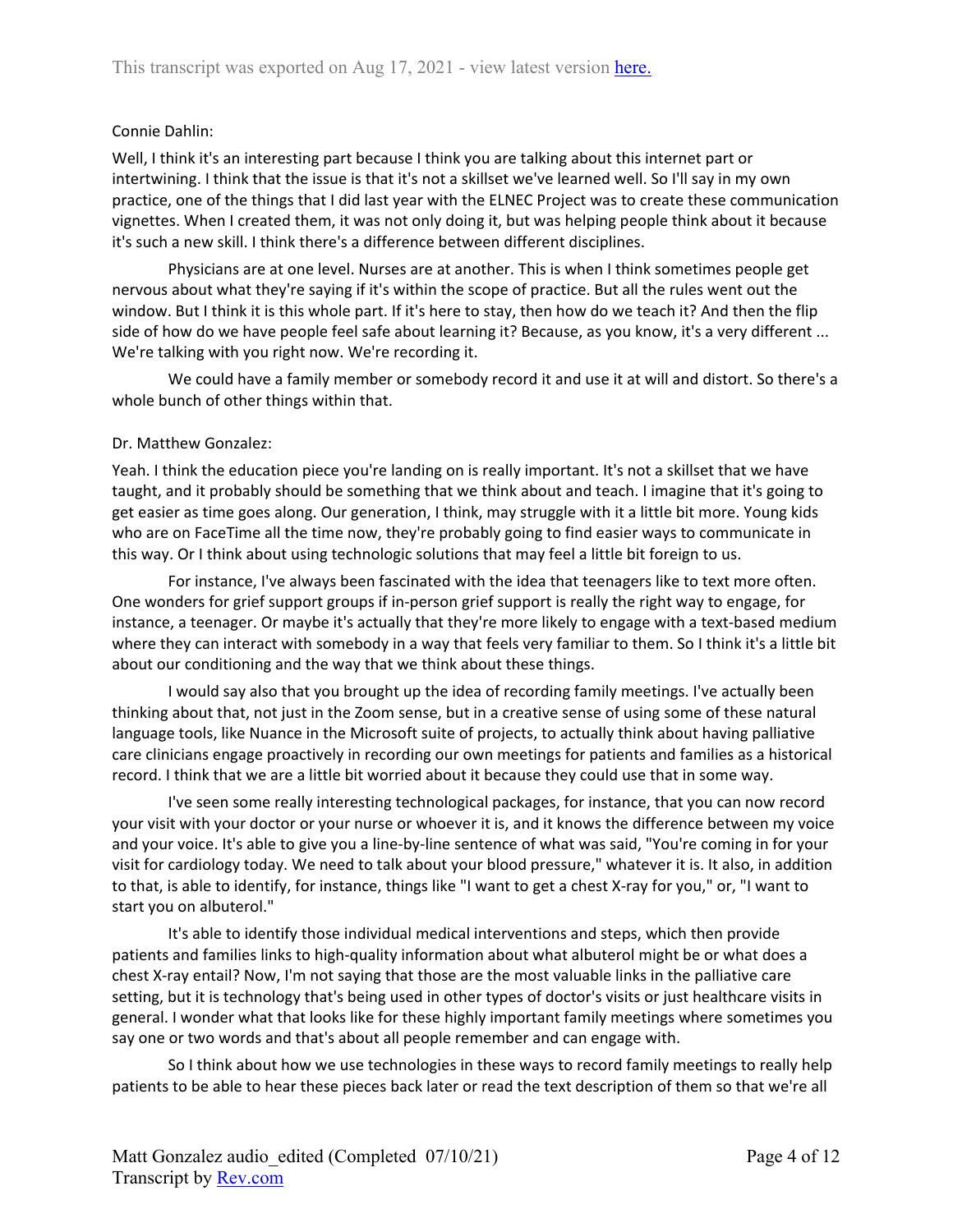on the same page and that we can start working from the same sort of blueprint of how we move forward. It's something I haven't done yet, but I'm really fascinated in figuring out how we try.

## Connie Dahlin:

Well, in my mind, it's taking one step forward of when we give handwritten things afterward. Lynn, I'll let you go in a second. But the other thing I was just going to say, when you were talking about a younger generation, I mean that is a paradox because when we're trying to teach, and this may be in nursing, not medicine, but when we have young adults right now who are in nursing school in their early 20s, communication skills, this face-to-face is not their skillset, exactly from what you're saying.

They're so used to Instagraming, texting. I'm trying to think of what the newest platform is, Snapchat, although that's going out of style. But they're so used to that, that they can't do the in-person. So it may be that it involves that way just because of that. So just interesting in that form. Lynn, you wanted to jump in?

#### Dr. Lynn McPherson:

Can technology be an impediment though? I mean I hear time and again from patients, "My provider is on the computer the whole time." I hear from hospice nurses, "I feel like I can't be upfront and personal with the patient because I've got to be typing on the computer the whole time or wait till I get home, and then I'm doing notes for four more hours." So can you do both? Can you be upfront and personal and be technological savvy?

#### Dr. Matthew Gonzalez:

I think so. To your point, Lynn, I don't think we've hit the right notes on this yet. I don't know exactly what the great comparison is, but I feel like we're in the evolution of technology in this space. For instance, VCRs were great, but they had a lot left to be desired. You had to set your timer and record the program, and now we just stream them. I think we're sort of in the VCR stage, I guess, of EHRs and the way that that works. It's a little better than watching it live, but we haven't realized the true power of it.

I think that part of that is is that what we in our field, I think, have tried to do is think about replicating what we did in a paper-based world in a digital world. That, to me, is the wrong solution. We shouldn't just take something analog and put it into a digital space. We've done it a lot with notes, the idea that, well, what I was writing down I now have to transcribe into my digital note and type out. The reality is is if we're storing these all in discreet data fields or we use, for instance, speech-to-text technology, that we could be able to make this a lot easier for clinicians.

I personally hate the two hours or three hours at the end of every day where you're just charting and typing things. I think that's going to go away within the next five to 10 years. That seems to be a long timeframe, but I can imagine that it'd be pretty easy for you guys to get a transcript of what was said here. I think and expect that EHRs will get to that solution. I think that medicine and palliative care and hospice, truthfully, has a much larger technical debt than other spaces.

That's something that we're going to have to pay into to be able to correct this so that we can move from this VCR stage or VHS stage up to current technologies where we're actually able to get information all the time. That's an expectation that our patients and families have, and we need to get there.

Connie Dahlin: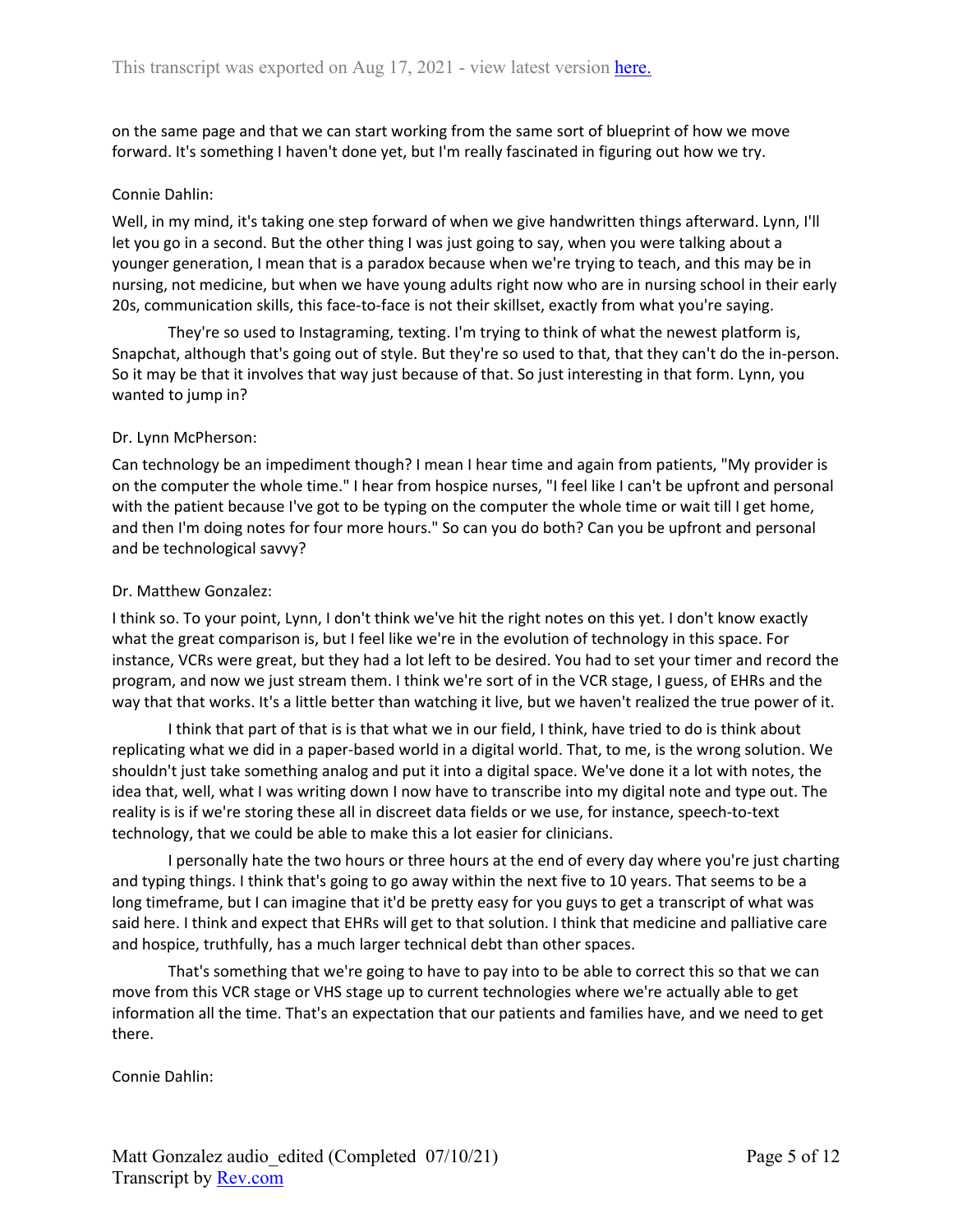So two questions, one, for the students who are watching, the VHS and the VCR [inaudible 00:21:59] come in. You might not even know what they are. They're so gone. But if you're younger, they weren't around because you might have had DVDs. But I'm really intrigued by this part about you saying a technological debt. Tell us a little bit about what that is.

# Dr. Matthew Gonzalez:

Yeah. I think my experience of this so far is that it's really en vogue in our field to complain about the electronic health record, the EMR. It's really easy to get anyone passionate at any one of our meetings by saying, "The EHR is broken." It's like a rallying cry for us. That's true. There are some things that are really broken by it, but I don't think we've spent the time thinking about how to make it work for us, which is a lot of what I spend my time trying to think about, trying to use everyday, practical tools that are in other spaces and apply them to our space.

I think that's partially because we spent a lot of time thinking about the highly relational nature of our field, the importance of teaching communication, the importance of good-quality symptom management, the importance of teaching people to even lean forward and use good body language. All of that is one part of people's brain, but I think it's we need to also start emphasizing that folks, as they're exploring their future career path in this way, is that they think about the ways to integrate technology into educational spaces, but also into the EHR.

I mean I think about the YouSA, for instance, in educational spaces around augmented reality or virtual reality in those spaces. But the EHR isn't the limit of our technical debt. We certainly need to focus on it because there's a lot that we can do. I'll just talk about one project that we've been doing within our group, which we actually drew inspiration from outside of healthcare, and that revolves around the concept of POLST Forms. There's these complicated forms that are really truthfully pretty ugly. They're black and white and they're all state-based.

They all kind of have similar fields. What's your first name? What's your last name? What's your medical record number? What is the CPR status of this individual? What are their desired other interventions that are on there? Do they want a feeding tube or not? It was tempting when we were trying to build a solution and take these POLST Forms into our electronic health record to just put in a static PDF and have people type all those things out. That, to me, would have been the wrong solution because it's an example of just taking something analog and making it digital.

So what we actually were inspired to do as we were looking at these forms is one of our analysts said, "This is really striking. These forms remind me of tax forms. They remind me of state-based tax forms." Everybody's got to put in their gross income. Everybody's got to put in the money that they paid. Everybody's got to put in their name. So we actually looked at TurboTax as an idea, as a model to be able to say, "Well, TurboTax is actually taking off as a product." They don't show you the actual forms.

They don't put your 1040 form in front of you. They ask you, "What's your name? What's your date of birth? Can I go and grab some information somewhere about what your income level is? Do you have any dependents?" So that's actually what we did with our POLST Forms because we have POLST in six different states because we're a large multi-state health system. So I now have this program that runs within our Epic build that we partnered with our IS colleagues to build, and it just asks you what it needs to know.

What's your CPR status? What is your other desired level of medical care wishes? For instance, Idaho has a question about antibiotics on there. No other state forms have antibiotics. So we don't ask you about antibiotics unless you're in Idaho because we don't need to know that information. So, at the end, we take in only the information we need, layer it onto a PDF, and then give you a copy to be able to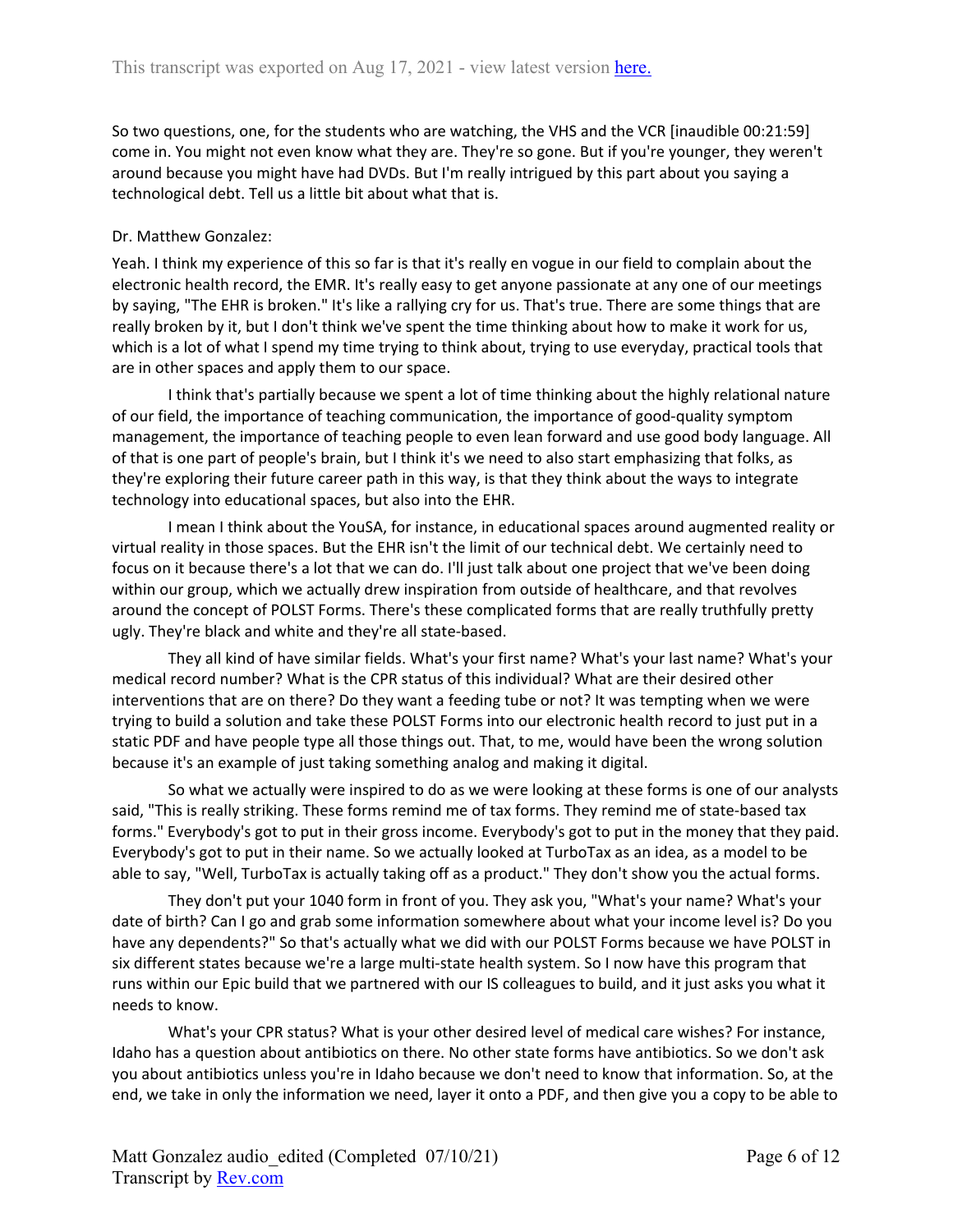take home. To me, that's the type of design that we should be doing and thinking about instead of, for instance, doing things manually and accepting that and keeping track of things, quality metrics and the like, using Excel forms, which I would love to someday get rid of.

I think success in this space would be that in five to 10 years from now, I would be able to stand up at a national palliative meeting and be like, "The EHR is broken," and everyone's like, "Not really. What are you talking about? It works for us. It doesn't work against us."

### Connie Dahlin:

Wow. I mean those are all such interesting things for us to think about because it is I think you're talking about the crossroads. I think it also is about comfort. Dictating was one skillset. Handwriting was another, trying to figure out Epic. I mean I think of my own self with technology is when we went to Epic, I don't find it user-friendly for me. One of the biggest things was our person said to me, "Connie, I'm going to give you a piece of advice. You will be competent at this, but you don't have the time and space to learn it. So you just have to accept that."

Now, being a palliative care person, I leapt up and gave her a big hug and said, "Thank you for giving me permission to be competent," because it wasn't going to be any other way. So I think what you're talking about is this whole movement for it, and I do like this part about not just recreating the analog into digital. But in that space, so what do you think are the biggest challenges in terms of what do you see for palliative care, particularly in technology? I mean you've mentioned some, but you must see others that you are excited about.

#### Dr. Matthew Gonzalez:

Yeah. Yeah. I think the EHR space, to take that component first and then moving on to other, more creative, interesting ones. So I think the EHRs are getting better. They recognize the need to be able to innovate in these levels and spaces at least for palliative care. The hospice components of the major EHR vendors still have a ways to go. I think one of the things that I would challenge people to do is to work with their local IS folks to be able to create, for instance, dynamic documentation. What I mean by that ... Hm?

## Connie Dahlin:

Tell us what that means.

## Dr. Matthew Gonzalez:

What I mean by that is that we have created pretty static documentation that pulls in, for instance, it pulls in a medication list or it pulls in your family history. But actually, because it's a computer system, it can evaluate rules that can make our lives easier. So, for instance, one of the things that I often think about in the inpatient setting is, has the patient had a bowel movement in the last two days? Well, I can, of course, in a non user-friendly way go to whatever it is, the flow sheet row and then scroll over a bunch of times to find the nursing documentation for is there a bowel movement.

But, truthfully, it's about 20 minutes of programming work for an analyst to be able to create a rule in documentation that goes and looks at that particular place on the chart. When I launch my note, it will either say one of two things. It'll say, "The patient has had a bowel movement in the last 48 hours." Or it will say, "There's no EHR documentation of a bowel movement within the last 48 hours. Does the patient report one? Yes or no?" To me, that's making the note work for you because now I'm just launching my note and it's evaluating a bunch of things.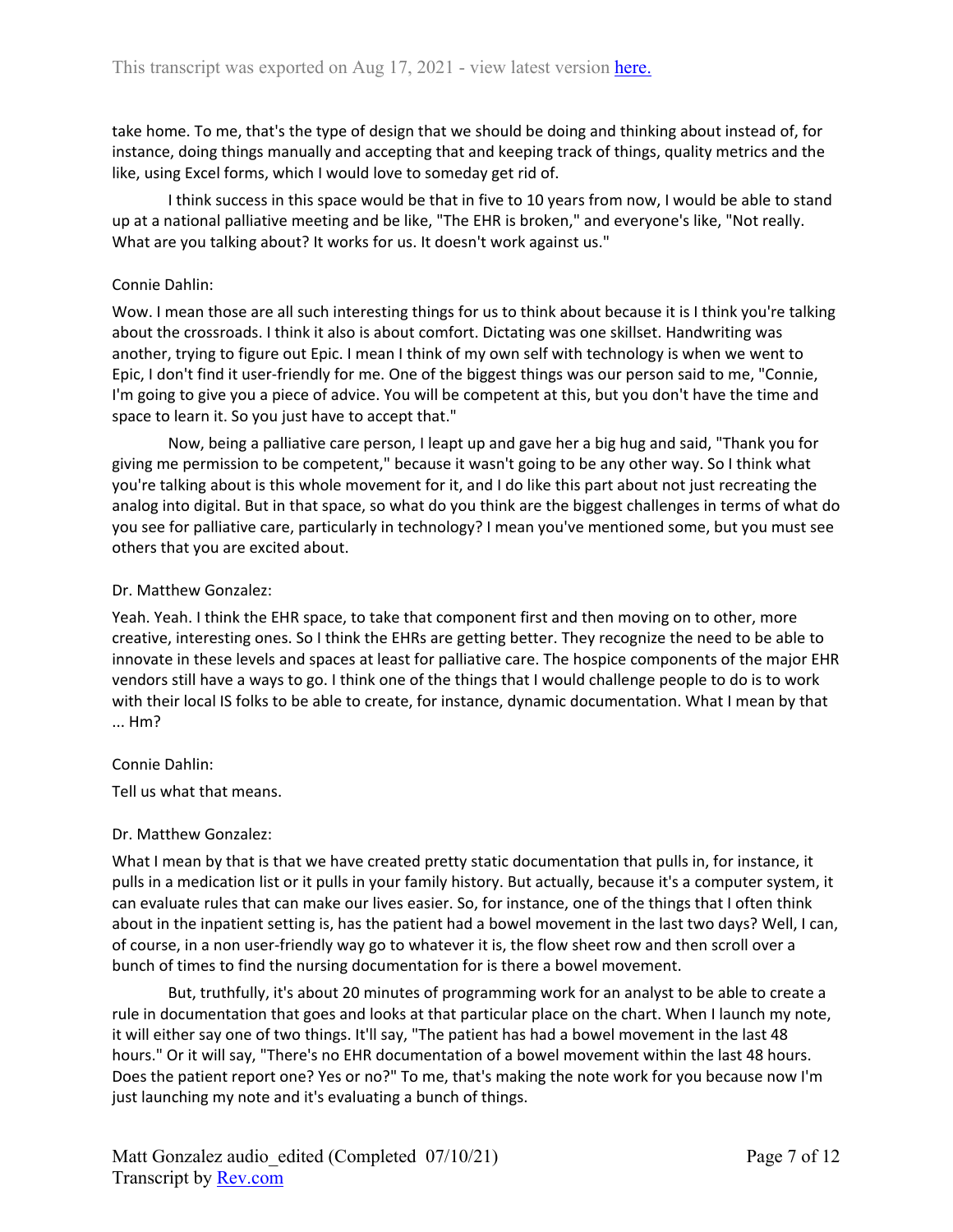Does this person have an advanced directive? Do they have a POLST Form? What are their preferences on that? It can give you prompts, depending on what you want it to or how you configure it, so that when you launch your note, it's already giving you a lot of guidance. It's not just our notes. I think about this in primary care notes. It should tell you when someone's last care planning conversation is and prompt you to do one if it hasn't been done in whatever amount of timeframe. That's all really easy and configurable.

I think that one of the things that we need to do better with in our field is interacting with the technical folks that can build those things. Because if you really build smart, dynamic documentation, you're not spending four hours at the end of the day charting because the computer's doing so much of that work for you. We just don't spend the time doing that. I think once that's done, Connie, then we can get to some really fun, creative things. It's not like the EA chart is broken or I don't know how to measure how many consults we're doing automatically or look at quality measures.

Those are all really important. But I think clinicians want to get creative in this space. I think we want to be able to explore what's out there. I think about, for instance, augmented reality, communication-based training and how we've seen these phones that do augmented reality now where you can actually have an avatar looking like they're standing in your room with you to be able to make it easier to interact with an AI-based simulation of communication-based training so that we can train our clinicians that work with us to be able to work through empathy more.

One of the things that keeps me up at night is there's not enough of us to do all these critical skills, and there's not enough of us to train every clinician. So leveraging technology to be able to create models that, for instance, can do an AR or VR, augmented or virtual reality training in this way is really powerful to being able to help ourselves know that we're changing the field and also not burning ourselves out because we tend to say yes to everything.

Dr. Lynn McPherson: Can I ask one more thing?

Connie Dahlin: Sure, go ahead.

Dr. Matthew Gonzalez:

Yeah.

Dr. Lynn McPherson:

One of the things I love to do and I'm very invested in is opiate-conversion calculations. I swear I have moved beyond my abacus. But it just seems to me these online calculators, people turn off their brain and their clinical judgment when some number pops up and they just run with it. So how can we build in or remind people, "Please don't disengage your brain just because technology's helping you here?"

## Dr. Matthew Gonzalez:

That's a really good question. That is my experience as well, sadly. I will say your book has made massive strides in terms of changing that, I think. I've certainly bought and recommended copies to all of the hospitals at my local hospital for that reason. I think that there are ways to do this, for instance, in the prompting behavior. For instance, take the simple example that I gave, a bowel movement. I didn't, in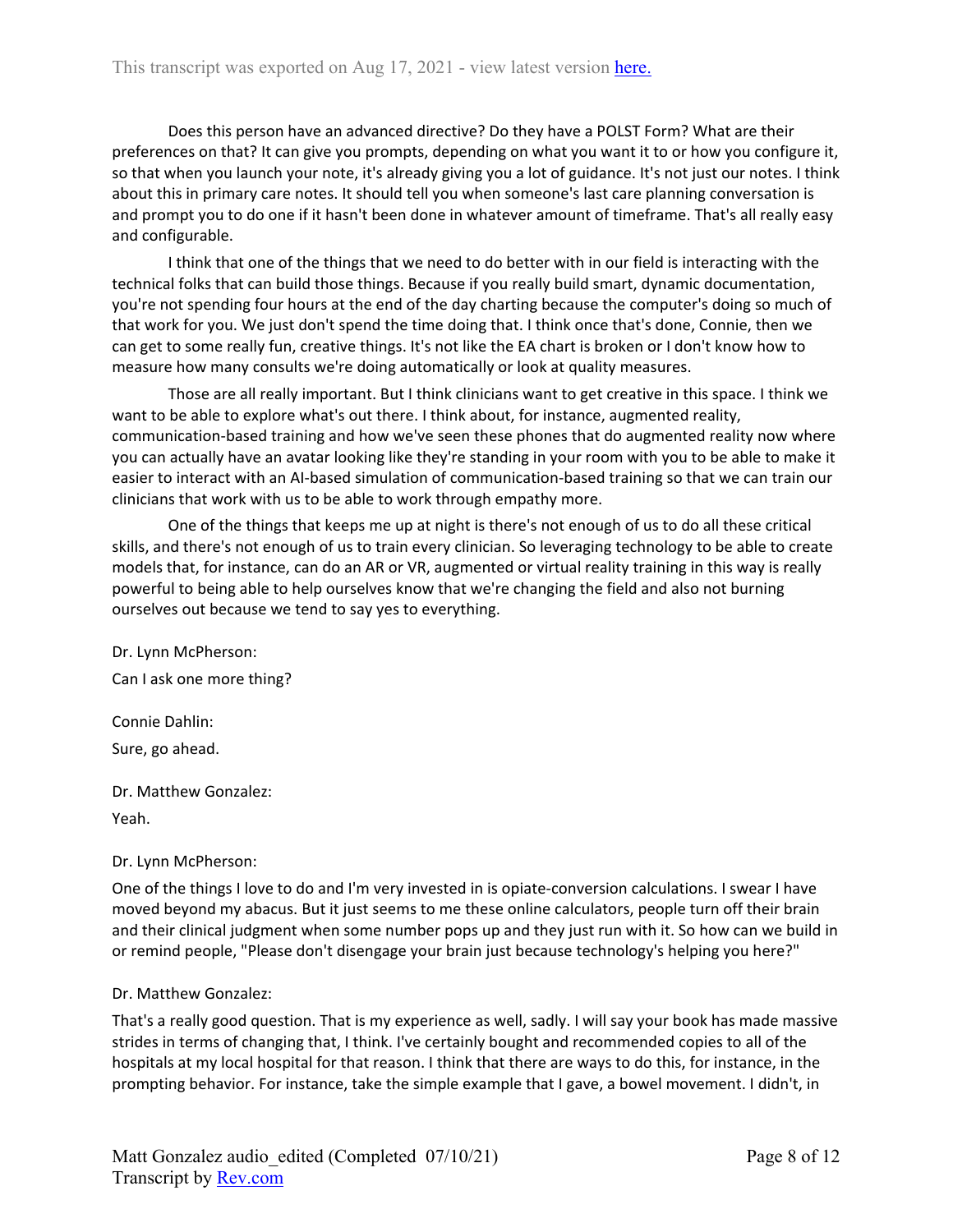that moment, just insert something that says, "They do or don't have a bowel movement," because no one's ever going to read that.

It's like pulling in the medication list. No clinician actually goes and looks at that to make sure that it's right. I mean some do, but it's the rare person that actually goes line by line to think about and analyze that. I think the best way to engage people around this is to incentivize behaviors or to be able to prompt them to do something in response to something. So, i.e. there is no bowel movement charted, but we all know that not every bowel movement gets charted in Epic. It's just the reality of the world.

So being able to prompt the clinician to reengage their brain to say, "Hey, we don't have a record of this, but did you ask the patient and is there something different?" I wonder if there's tools like that in the opioid space where you can craft, someone like you could craft rules or parameters to be like, "Whoa, this seems like it might be a little bit outside the bounds," and then to prompt the clinician to really engage with those tools.

Dr. Lynn McPherson:

Good. That would be lovely.

Dr. Matthew Gonzalez:

It's a challenge to do well, but can be done.

# Connie Dahlin:

Well, it's an interesting part, I think, of we don't want to be on autopilot because I think with palliative care, that's the whole relationship part and thinking about that. But I think you're right, of having people think about different things or where I thought, Lynn, you were going to go was, "Hey, these medications interact with each other. Have you thought about that?" Or you, as a palliative care clinician, you're about to add this. Are you thinking of doing an EKG because they have that?

I mean that would be something that I think would be helpful, that you're ... I think an interesting part of, again, what the technology part of this is and, as you said, to help us rather than just to switch it over. But I think, in my mind, it's funny. As you're talking, I think of the technology for charting. Obviously, I've been so scarred by it that I'm thinking about Epic to make sure I'm doing my billing right. The way the billing and coding is, there's no prompting because we're supposed to do it. You're just like, "Seriously, there's got to be a better way to say, 'What else is the rest of my team billing like?'"

We haven't had a quality assurance discussion with our biller in two years. I want to know, because I'm not there as often, what are we doing? So I think those are the things. But I think your part about education is also interesting because it could be that what you're saying is we could say, "Okay, we're going to do goals of care conversation." Well, wouldn't it also be cool that we become really aware because we don't say it, but it's really important. So when I'm teaching goals of care if I'm teaching to nurses, I need to know, are they registered nurses?

Are they nurse practitioners, CNSes? Two different languages that they're allowed to use. That is by scope of practice. So thinking about how does that happen? I think Lynn and I are working on this project where we're trying to think about common competencies, as we will, and one of the conversations that we've had, and I feel very strongly, this interdisciplinary team. I was told at some point, not in this group, but in a different work group, "Well, you can't have chaplains and social workers assess pain?" I'm like, "Absolutely, you can."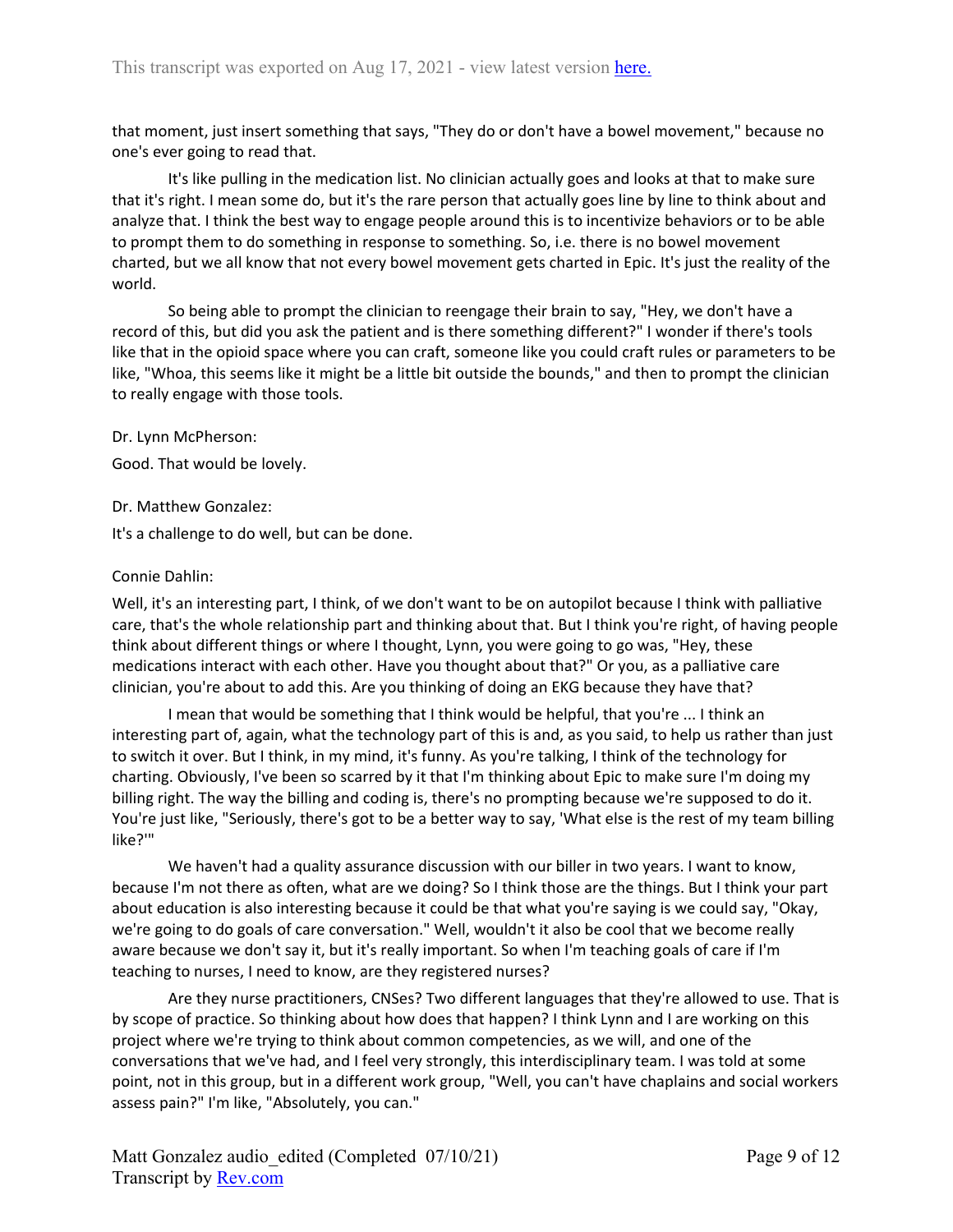They might not treat the pain, but they might do better than some of our other colleagues. So what's the AI around some of that? So I mean when you're talking, there's a lot of exciting things that I imagine you must just have this whole list somewhere. I don't know. You might not do lists because that's an analog thing, but somewhere digitally about these-

## Dr. Matthew Gonzalez:

Oh my gosh, no. I still carry pens around. There's something real about that. So many thoughts, so many thoughts. I guess one of the thoughts that I really have around this firstly is that I imagine technology, when used well, allowing us to connect more deeply. I agree that we haven't hit that yet. But I would like to offload people's brain and let the computer do the dumb things. There's a lot of stuff that we do that takes up time and effort and cognitive load that we could be using that time to be able to spend an extra few minutes connecting with patients and families.

That, I think, is really when we hit that right, we will make things a lot better. I don't know what apps people love that they're listening to, but they probably can think about one or two apps that makes their lives easier, whether it's a shopping app or I'm blanking on any ... Even navigating, Google Maps or anything like that that makes your life truly easier, if we can come up with the equivalent of that in our space, then I think it does allow us to be able to let go of that and focus on the patient and family in front of us. I hope that we can get there. For sure, it's going to take a little bit more time. I work-

Connie Dahlin:

Are there anything that keeps you up at-

Dr. Matthew Gonzalez:

Oh sorry.

Connie Dahlin:

Sorry.

Dr. Matthew Gonzalez:

Gosh. Two thoughts, one is just the last thought from my other piece, which is one of the things that we're doing around some of these trainings is we're actually pivoting because of COVID, but we planned this beforehand for a blended learning modules for our advanced communication training series, which is based on the CLRS Conversation Guide. Now that we're doing some online module training for this, we can branch people into different skill levels based on their discipline or based on their scope of practice.

So there's one piece where we get to talking about prognosis, where we split the class virtually into different modules. They each go through similar topics, but recognizing that there's different pieces of that that you can't do in a life training, that nurses versus NPs have different scopes and different abilities to engage with those pieces. So I'm really excited, truthfully, about our own efforts within those technology education pieces. What keeps me up at night is wanting more people that are cross-trained in technology and palliative care.

I think there's a real need, and I think that I've been talking about this with other folks in the field around trying to think about what does, for instance, another year of clinical training look like for people. I know doctor training well because that's where I came from, but another extra year of fellowship around clinical informatics for palliative care or an area of focus for training programs. As I mentioned, our lives are becoming increasingly reliant on technology.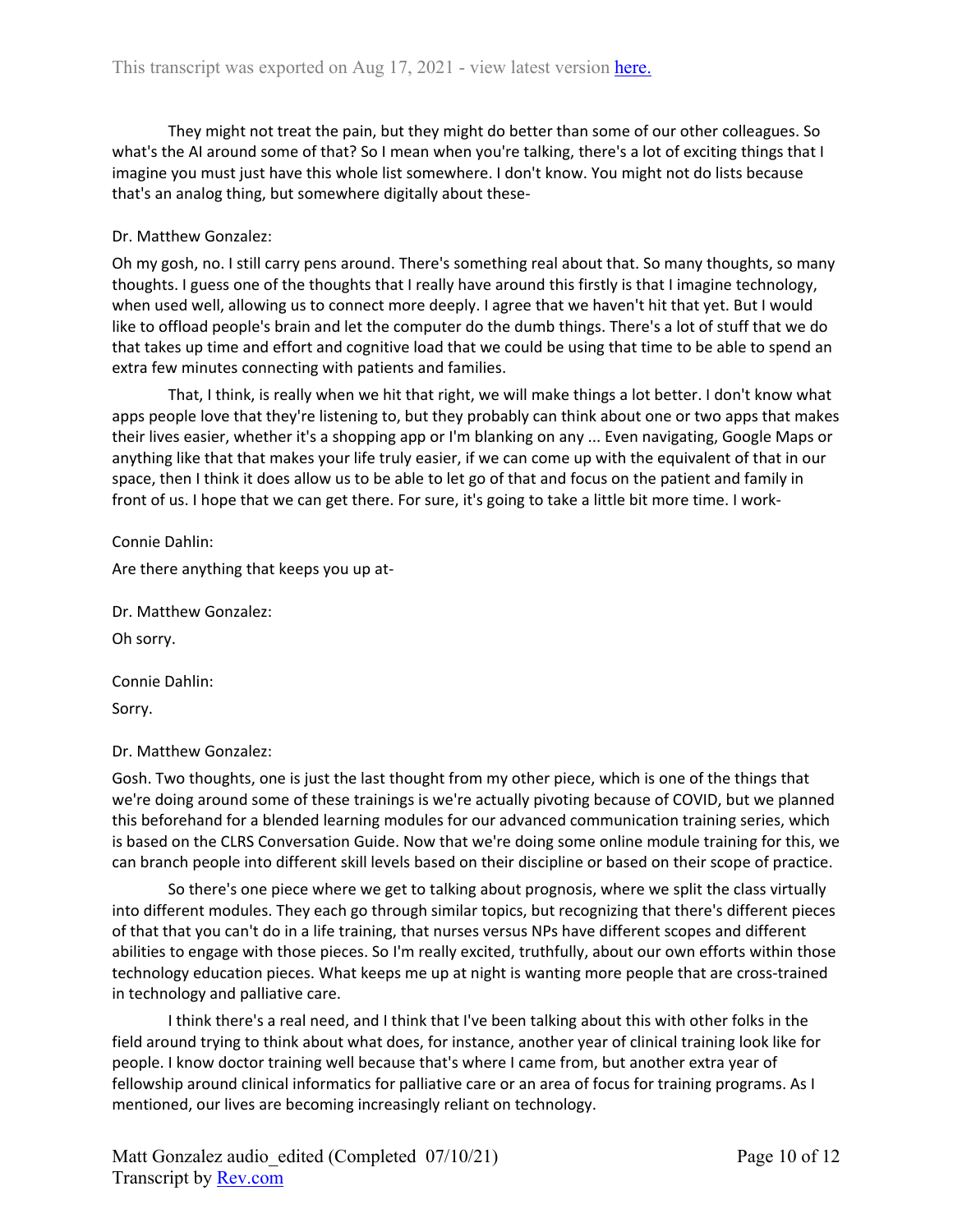Our fields can't stay in a bubble of saying, "Excel works for us. We're just going to stay there." We have to continue to innovate to stay ahead of the curve and to be able to use technology to our benefit.

## Connie Dahlin:

And then what's going to have to happen is you have this younger generation that comes into it. And then we're going to have to train up mid-career people. So that's always kind of a challenge. You've said a lot of things that you think would make things better. Anything else that you want us to focus on in terms of these are students who you're giving them ideas of where to move into the future?

#### Dr. Matthew Gonzalez:

I think the most important thing is I think about it as being curious and dreaming big on some of these things, particularly in the technology space. There's a lot of tech out there, and some of it's good and some of it's bad, truthfully. But I think unless we engage young creative minds in this space, that it becomes really easy for us to continue plodding along doing the same things that we've always done the same ways that we've always done them. While I am not as technologically facile as some of the younger generations, I think it's fascinating to talk to them and learn from them.

So I invite folks to always brings those kind of wacky, crazy ideas that I might think are like, "Wow, we will never get there." But I think those big dreams helps us to be able to innovate and have something to aim for in this space for the future. It's really important for our growth, for our ability to continue to stay engaged and for us to be able to take the best care of patients and families.

#### Connie Dahlin:

Right. That's been amazing. Anything else that you want to say to our students about what they should be thinking about the future or them starting off?

## Dr. Matthew Gonzalez:

Well, if you're still listening, congratulations. I'm excited. Certainly, it's been honestly just such a pleasure to be able to think about these things with you guys. It's really fun for me, and I very much look forward to your students' future because we need good leaders. We need good innovators in this space. It's deeply important.

#### Dr. Lynn McPherson:

Wow. Thank you.

## Connie Dahlin:

Well, thank you, Matt. I mean I think it's so important to hear from you because I just think that you have been an innovator in this and so for our students to understand that if we'd had this conversation 10 years ago, we wouldn't have included Matt in it because technology hadn't really come of age to be as important in palliative care. So thank you so much for your time and for your thoughts. If you think of anything else, please let us know. But we are so appreciative for your time today.

#### Dr. Lynn McPherson:

Thank you, Dr. Gonzalez. I'd like to thank our guest today and Connie Dahlin for the continuing journey in our podcast series titled Founders, Leaders, and Futurists in Palliative Care. I'd also like to thank you